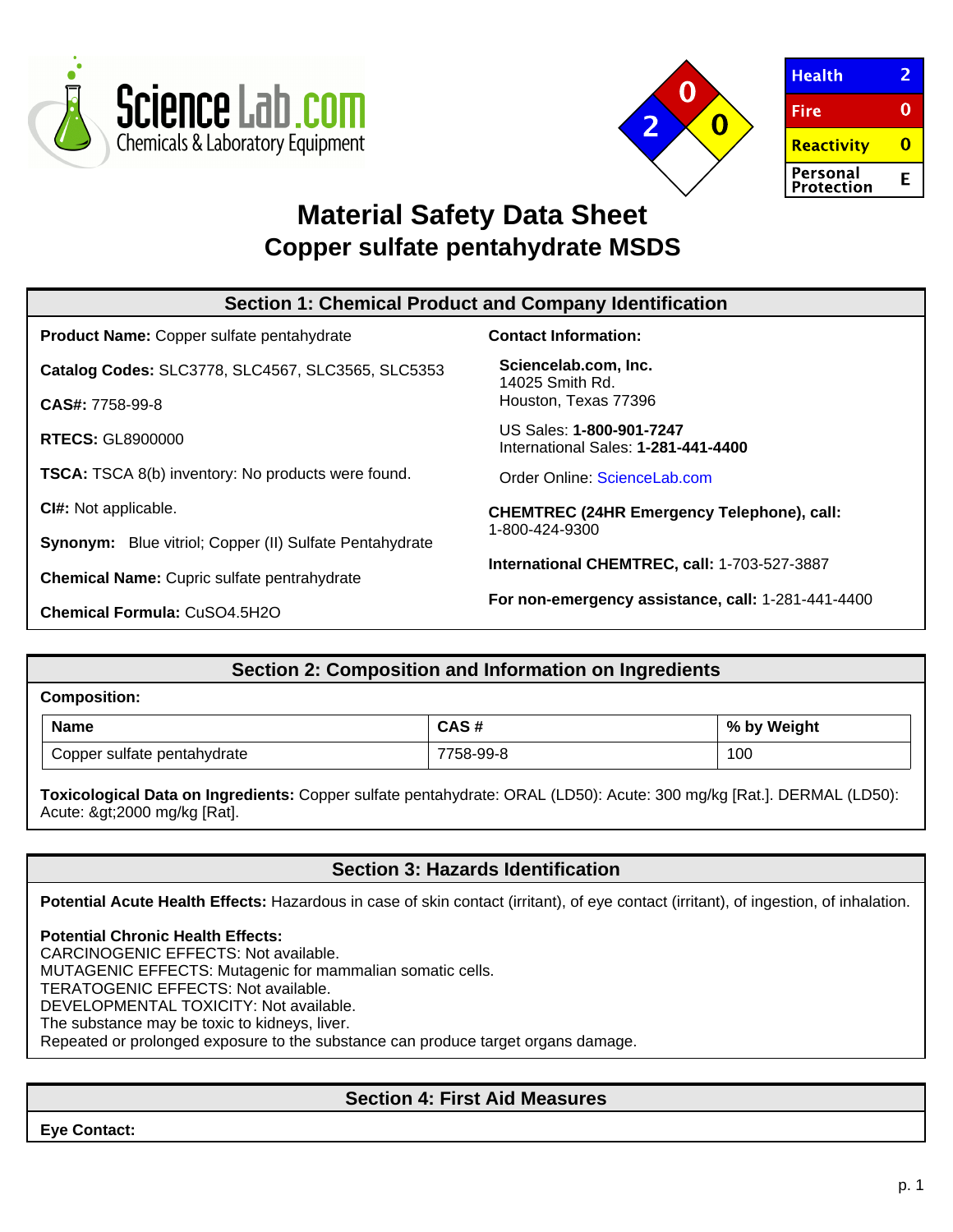Check for and remove any contact lenses. In case of contact, immediately flush eyes with plenty of water for at least 15 minutes. Cold water may be used. Get medical attention.

#### **Skin Contact:**

In case of contact, immediately flush skin with plenty of water. Cover the irritated skin with an emollient. Remove contaminated clothing and shoes. Cold water may be used.Wash clothing before reuse. Thoroughly clean shoes before reuse. Get medical attention.

#### **Serious Skin Contact:**

Wash with a disinfectant soap and cover the contaminated skin with an anti-bacterial cream. Seek immediate medical attention.

#### **Inhalation:**

If inhaled, remove to fresh air. If not breathing, give artificial respiration. If breathing is difficult, give oxygen. Get medical attention.

#### **Serious Inhalation:** Not available.

#### **Ingestion:**

Do NOT induce vomiting unless directed to do so by medical personnel. Never give anything by mouth to an unconscious person. If large quantities of this material are swallowed, call a physician immediately. Loosen tight clothing such as a collar, tie, belt or waistband.

#### **Serious Ingestion:** Not available.

# **Section 5: Fire and Explosion Data**

**Flammability of the Product:** Non-flammable.

**Auto-Ignition Temperature:** Not applicable.

**Flash Points:** Not applicable.

**Flammable Limits:** Not applicable.

**Products of Combustion:** Not available.

**Fire Hazards in Presence of Various Substances:** Not applicable.

#### **Explosion Hazards in Presence of Various Substances:**

Risks of explosion of the product in presence of mechanical impact: Not available. Risks of explosion of the product in presence of static discharge: Not available.

**Fire Fighting Media and Instructions:** Not applicable.

#### **Special Remarks on Fire Hazards:**

When heated to decomposition it emits toxic fumes. Solutions are acidic and can react with magnesium to evolve flammable hydrogen gas

**Special Remarks on Explosion Hazards:** Nitromethanes and copper salts spontaneously form explosive materials

### **Section 6: Accidental Release Measures**

**Small Spill:**

Use appropriate tools to put the spilled solid in a convenient waste disposal container. Finish cleaning by spreading water on the contaminated surface and dispose of according to local and regional authority requirements.

#### **Large Spill:**

Use a shovel to put the material into a convenient waste disposal container. Be careful that the product is not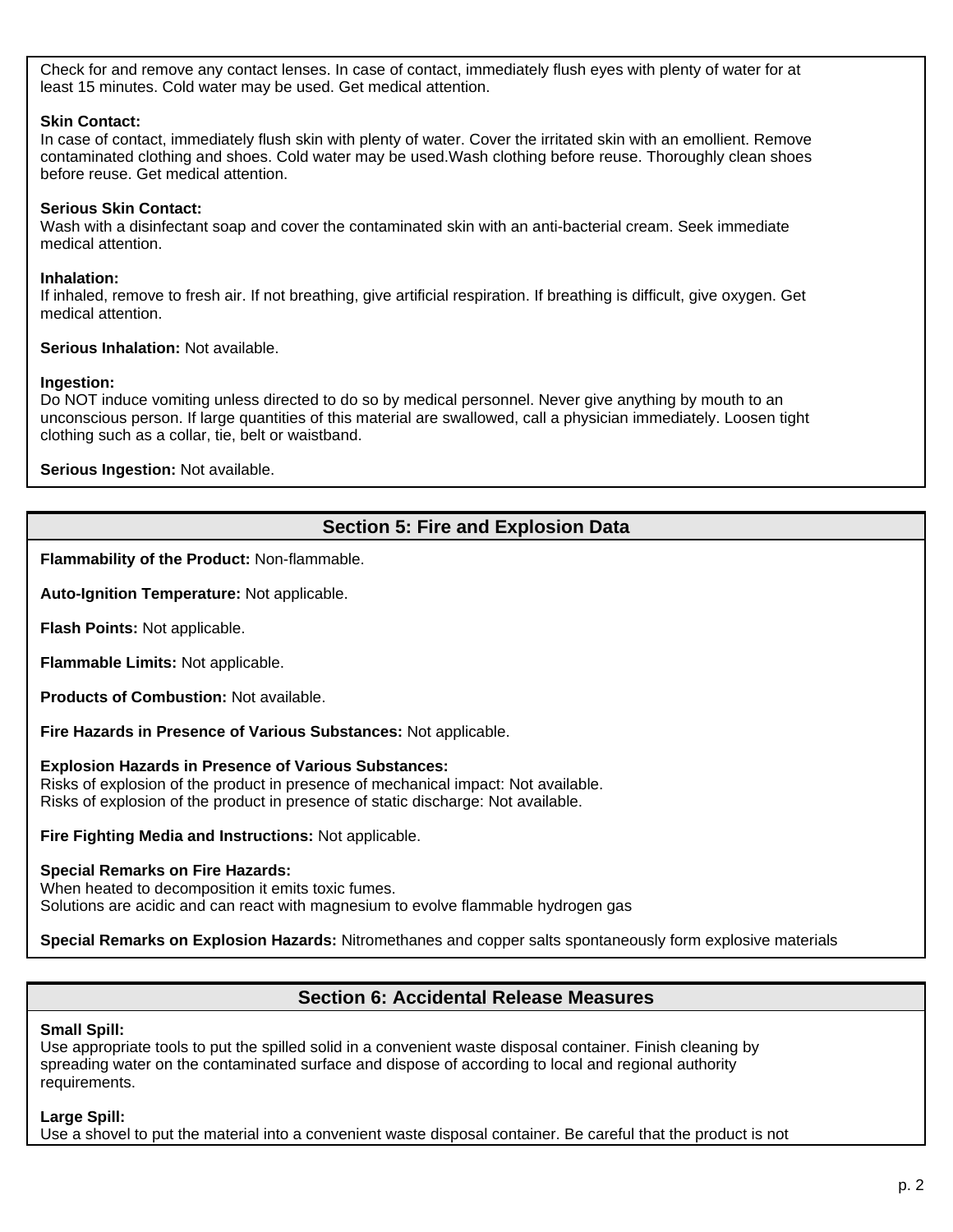# **Section 7: Handling and Storage**

#### **Precautions:**

Do not ingest. Do not breathe dust. Wear suitable protective clothing. In case of insufficient ventilation, wear suitable respiratory equipment. If ingested, seek medical advice immediately and show the container or the label. Avoid contact with skin and eyes. Keep away from incompatibles such as metals, alkalis.

**Storage:** Keep container tightly closed. Keep container in a cool, well-ventilated area.

### **Section 8: Exposure Controls/Personal Protection**

#### **Engineering Controls:**

Use process enclosures, local exhaust ventilation, or other engineering controls to keep airborne levels below recommended exposure limits. If user operations generate dust, fume or mist, use ventilation to keep exposure to airborne contaminants below the exposure limit.

#### **Personal Protection:**

Splash goggles. Lab coat. Dust respirator. Be sure to use an approved/certified respirator or equivalent. Gloves.

#### **Personal Protection in Case of a Large Spill:**

Splash goggles. Full suit. Dust respirator. Boots. Gloves. A self contained breathing apparatus should be used to avoid inhalation of the product. Suggested protective clothing might not be sufficient; consult a specialist BEFORE handling this product.

#### **Exposure Limits:**

TWA: 1 (mg/m3) from ACGIH (TLV) [United States] Inhalation TWA: 0.1 (mg/m3) from OSHA (PEL) [United States] Inhalation TWA: 1 (mg/m3) from NIOSH InhalationConsult local authorities for acceptable exposure limits.

# **Section 9: Physical and Chemical Properties**

**Physical state and appearance:** Solid. (Crystalline granules solid. Powdered solid.)

**Odor:** Odorless.

**Taste:** Nauseous metallic.

**Molecular Weight:** 249.69 g/mole

**Color:** Blue. (Light.)

**pH (1% soln/water):** Not available.

**Boiling Point:** 150°C (302°F)

**Melting Point:** 110°C (230°F)

**Critical Temperature:** Not available.

**Specific Gravity:** 2.28  $@$  15.6 deg. C(Water = 1)

**Vapor Pressure:** Not applicable.

**Vapor Density:** Not available.

**Volatility:** Not available.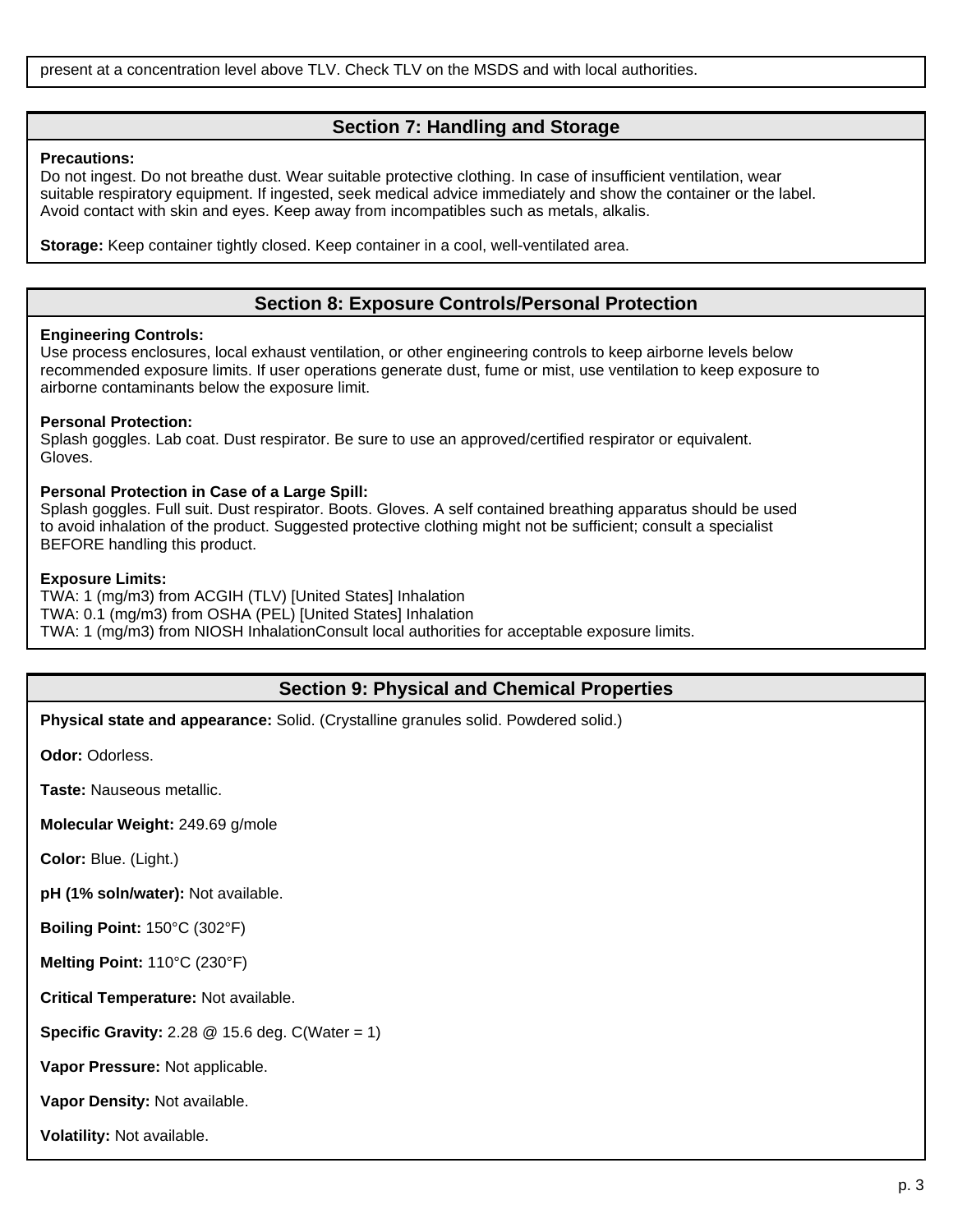**Odor Threshold:** Not available.

**Water/Oil Dist. Coeff.:** Not available.

**Ionicity (in Water):** Not available.

**Dispersion Properties:** See solubility in water, methanol.

### **Solubility:**

Easily soluble in hot water. Soluble in cold water, methanol. Solubility in water: 31.6 g/100 ml @ 0 deg. C.; 203.3 g/100 ml @ 100 deg. C Solubility in methanol: 15.6 g/100 ml @ 18 deg. C. Insoluble in ethanol. It readily forms alkaline complexes at sufficiently high concentrations of amines or alkali cyanides. Practically insoluble in most organic solvents.

# **Section 10: Stability and Reactivity Data**

**Stability:** The product is stable.

**Instability Temperature:** Not available.

**Conditions of Instability:** Excess heat (high temperatures), incompatible materials, exposure to air

**Incompatibility with various substances:** Reactive with metals, alkalis.

**Corrosivity:** Highly corrosive in presence of steel.

#### **Special Remarks on Reactivity:**

Air Sensitive. Slowly efforescent in air. Solutions of hyprobromite are decomposed by powerful catalytic action of cupric ions, even as impurities. Incompatible with finely powdered metals.

#### **Special Remarks on Corrosivity:**

Corrosive to finely powdered metals. Very corrosive to plain steel

**Polymerization:** Will not occur.

# **Section 11: Toxicological Information**

**Routes of Entry:** Inhalation. Ingestion.

#### **Toxicity to Animals:**

Acute oral toxicity (LD50): 300 mg/kg [Rat.]. Acute dermal toxicity (LD50): >2000 mg/kg [Rat].

#### **Chronic Effects on Humans:**

MUTAGENIC EFFECTS: Mutagenic for mammalian somatic cells. May cause damage to the following organs: kidneys, liver.

**Other Toxic Effects on Humans:** Hazardous in case of skin contact (irritant), of ingestion, of inhalation.

#### **Special Remarks on Toxicity to Animals:**

Lowest Published Lethal Dose: LDL [Human] - Route: Oral; Dose: 1088 mg/kg

**Special Remarks on Chronic Effects on Humans:** May affect genetic material based on animal data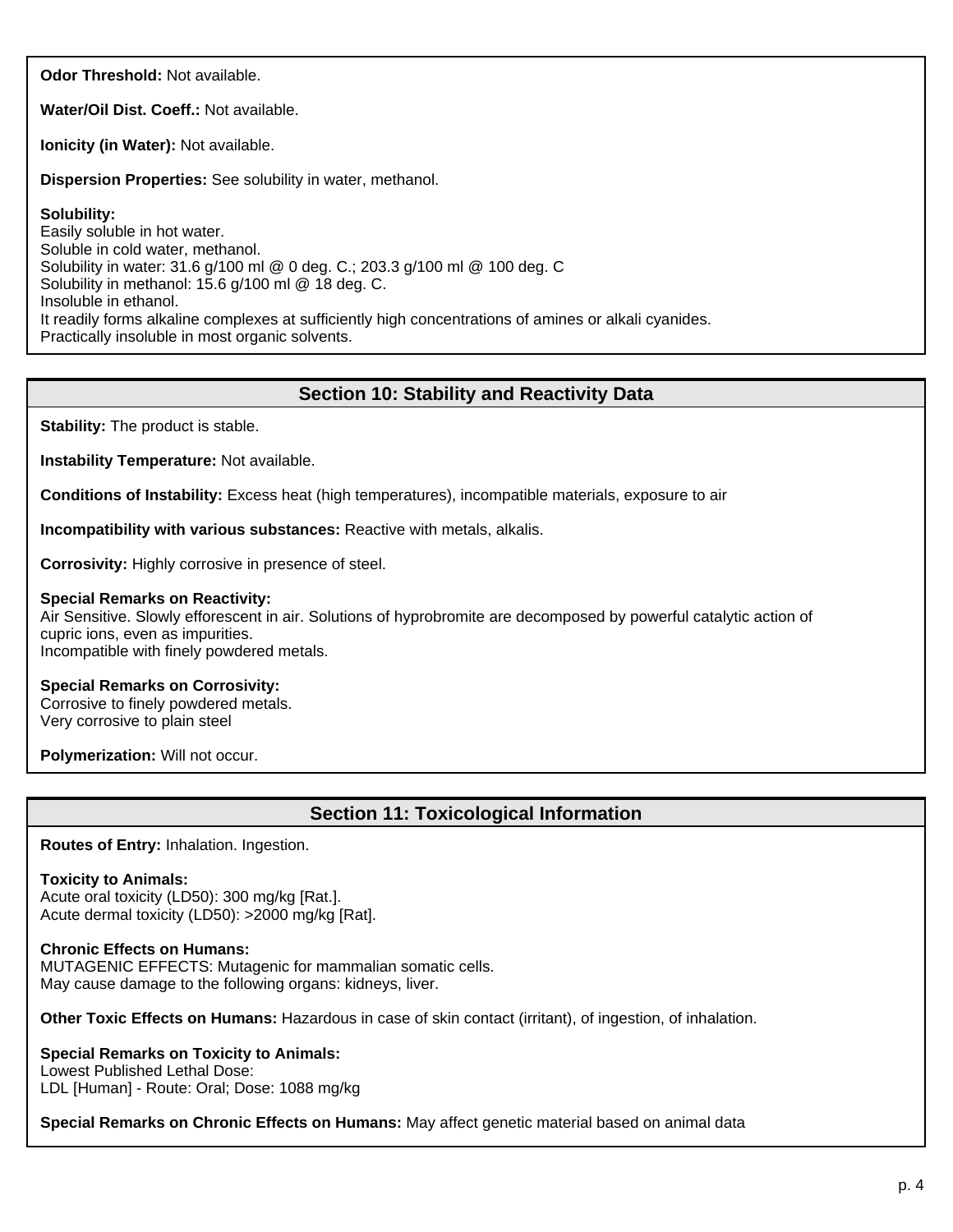#### **Special Remarks on other Toxic Effects on Humans:**

Acute Potential Health Effects:

Skin: Causes skin irritation. May cause skin burns. It may cause and itching allergic eczema. Eyes: Causes eye irritation. May cause eye burns. It may cause conjunctivitis, corneal discoloration, ulceration and turbidity of the cornea.

Inhalation: Causes respiratory tract (nose, throat, lung) irritation with coughing and wheezing. May cause ulceration and perforation of the nasal septum if inhaled in excessive quantities. Burning copper sulfate may result in irritating and poisonous gases which may irritate the respiratory tract and lungs, and may cause fume metal fever which is characterized by flu-like symptoms such as fever, chills, muscle aches.

Ingestion: Harmful if swallowed. May cause gastrointestinal tract irritation with nausea, vomiting, diarrhea, metallic taste, burning sensation in the stomach or epigastrum, abdominal pain, and possible gastrointestinal tract bleeding. May affect metabolism(metabolic acidosis), liver (liver damage, jaundice), blood (Methemoglobin, hemalytic anemia), urinary system (kidney damage, hematuria, hemoglobinuria, albuminuria), behavior/nervous systems (somnolence, tremor, psychosis, muscle weakness, coma), cardiovascular system (lowering of blood pressure, dysthrythmia). Oral mucosa, vomitus, stools, and saliva may be stained blue or green following ingestion. Aspiration pneumonia may develop following emesis and CNS depression. Chronic Potential Health Effects:

Skin: Repeated or prolonged skin contact may cause thickening of the skin.

### **Section 12: Ecological Information**

#### **Ecotoxicity:**

Ecotoxicity in water (LC50): 0.1 ppm 48 hours [Goldfish]. 0.1 mg/l 96 hours [Rainbow Trout]. 2.5 mg/l 96 hours [Rainbow Trout].

**BOD5 and COD:** Not available.

#### **Products of Biodegradation:**

Possibly hazardous short term degradation products are not likely. However, long term degradation products may arise.

**Toxicity of the Products of Biodegradation:** The products of degradation are less toxic than the product itself.

#### **Special Remarks on the Products of Biodegradation:**

If released to soil, copper sulfate may leach to groundwater, be partly oxidized, or bind to humic materials, clay, or hydrous of iron and manganese. In water, it will bind to carbonates as well as humic materials, clay and hydrous oxides of iron and manganese. Copper is accumulated by plants and animals, but it does not appear to biomagnify from plants to animals. This lack of biomagnification appears common with heavy metals. In air, copper aerosols (in general) have a residence time of 2 to 10 days in an unpolluted atmosphere and 0.1 to >4 in a polluted, urban areas.

### **Section 13: Disposal Considerations**

#### **Waste Disposal:**

Copper dusts or mist or copper compounds may be disposed of in Group III sealed containers in a secure sanitary landfill. Copper containing

soluble wastes can be concentrated through the use of ion exchange, reverse osmosis, or evaporators to the point where copper can be

electrolytically removed and sent to a reclaiming firm. If recovery is not feasible, the copper can be precipitated through the use of caustics and

the sludge depositied in a chemical waste landfill. Be sure to consult with authorities (waste regulators). Waste must be disposed of in

accordance with federal, state and local environmental control regulations.

### **Section 14: Transport Information**

**DOT Classification:** CLASS 9: Miscellaneous hazardous material.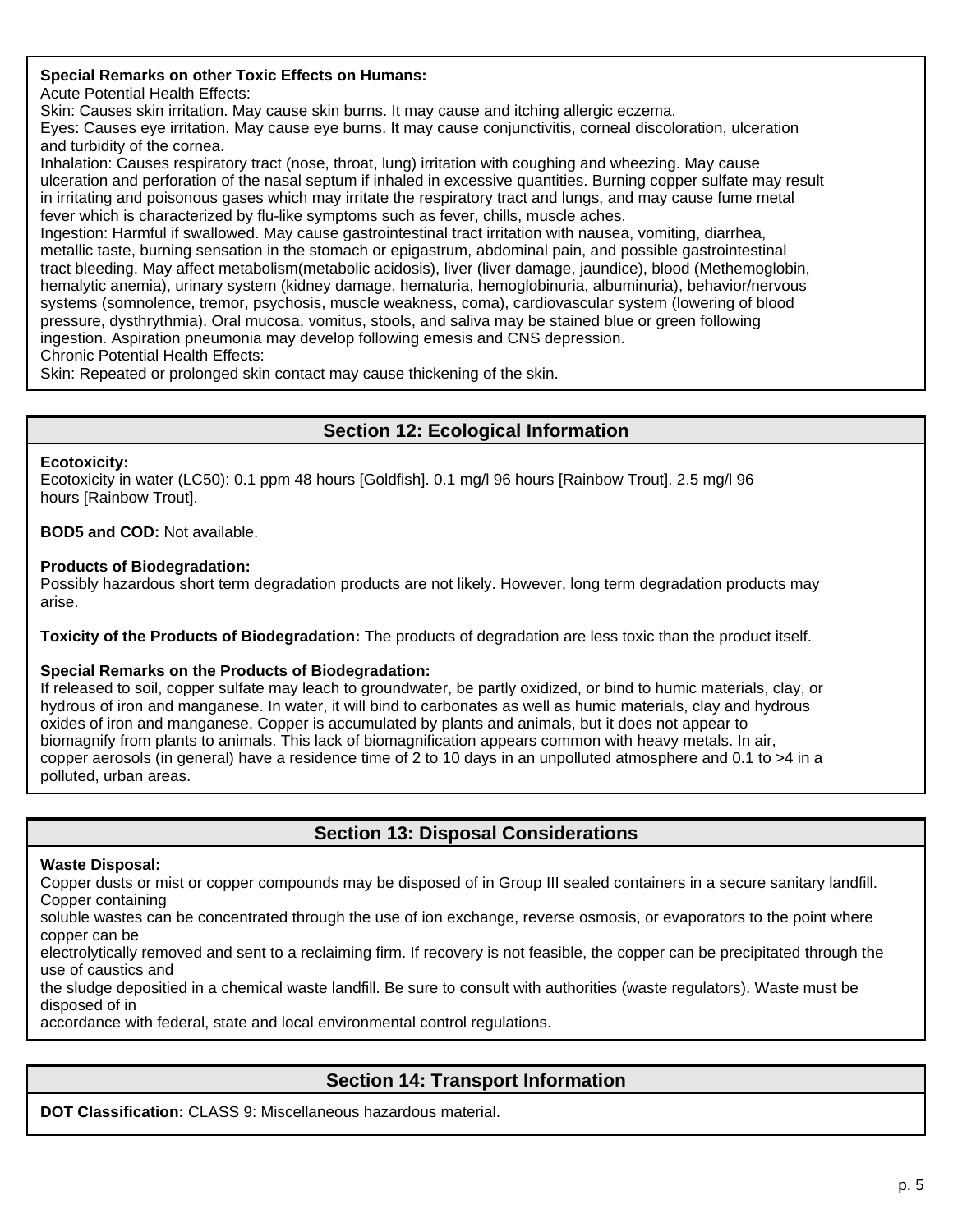**Identification:** : Environmentally hazardous substance, n.o.s. (Cupric Sulfate) UNNA: 3077 PG: III

#### **Special Provisions for Transport:**

additional markings "Marine Pollutant" - required for bulk shipments. The words "Marine Pollutant" must be entered on the shipping paper in association iwth the basic DOT description for bulk shipments.

### **Section 15: Other Regulatory Information**

#### **Federal and State Regulations:**

SARA 313 toxic chemical notification and release reporting: Copper compounds CERCLA: Hazardous substances.: Copper sulfate pentahydrate: 10 lbs. (4.536 kg)

**Other Regulations:** OSHA: Hazardous by definition of Hazard Communication Standard (29 CFR 1910.1200).

#### **Other Classifications:**

**WHMIS (Canada):** CLASS D-2B: Material causing other toxic effects (TOXIC).

#### **DSCL (EEC):**

R22- Harmful if swallowed. R36/38- Irritating to eyes and skin. R50/53- Very toxic to aquatic organisms, may cause long-term adverse effects in the aquatic environment. S22- Do not breathe dust. S60- This material and its container must be disposed of as hazardous waste. S61- Avoid release to the environment. Refer to special instructions/Safety data sheets.

#### **HMIS (U.S.A.):**

**Health Hazard:** 2

**Fire Hazard:** 0

**Reactivity:** 0

**Personal Protection:** E

### **National Fire Protection Association (U.S.A.):**

**Health:** 2

**Flammability:** 0

**Reactivity:** 0

**Specific hazard:**

# **Protective Equipment:**

Gloves. Lab coat. Dust respirator. Be sure to use an approved/certified respirator or equivalent. Splash goggles.